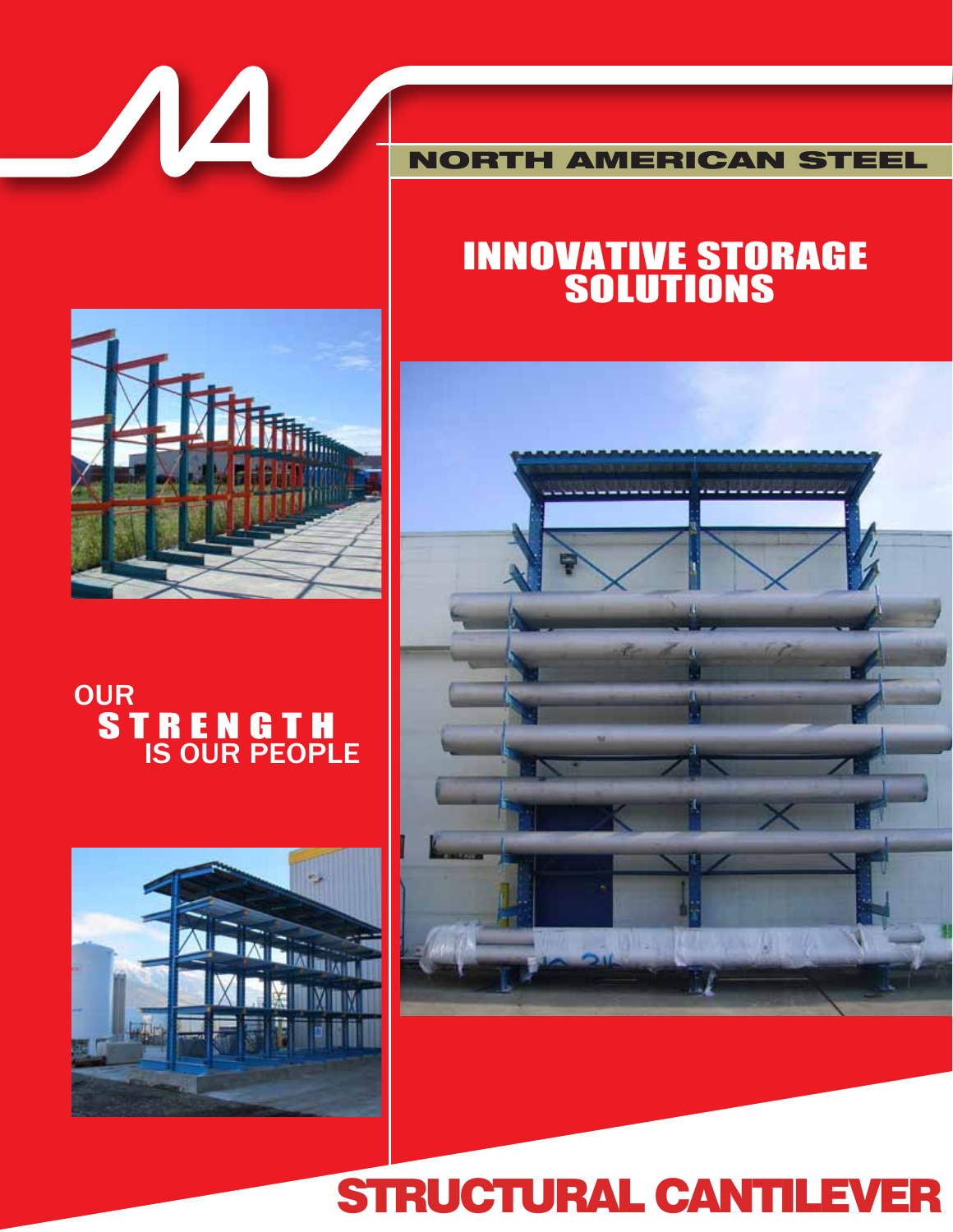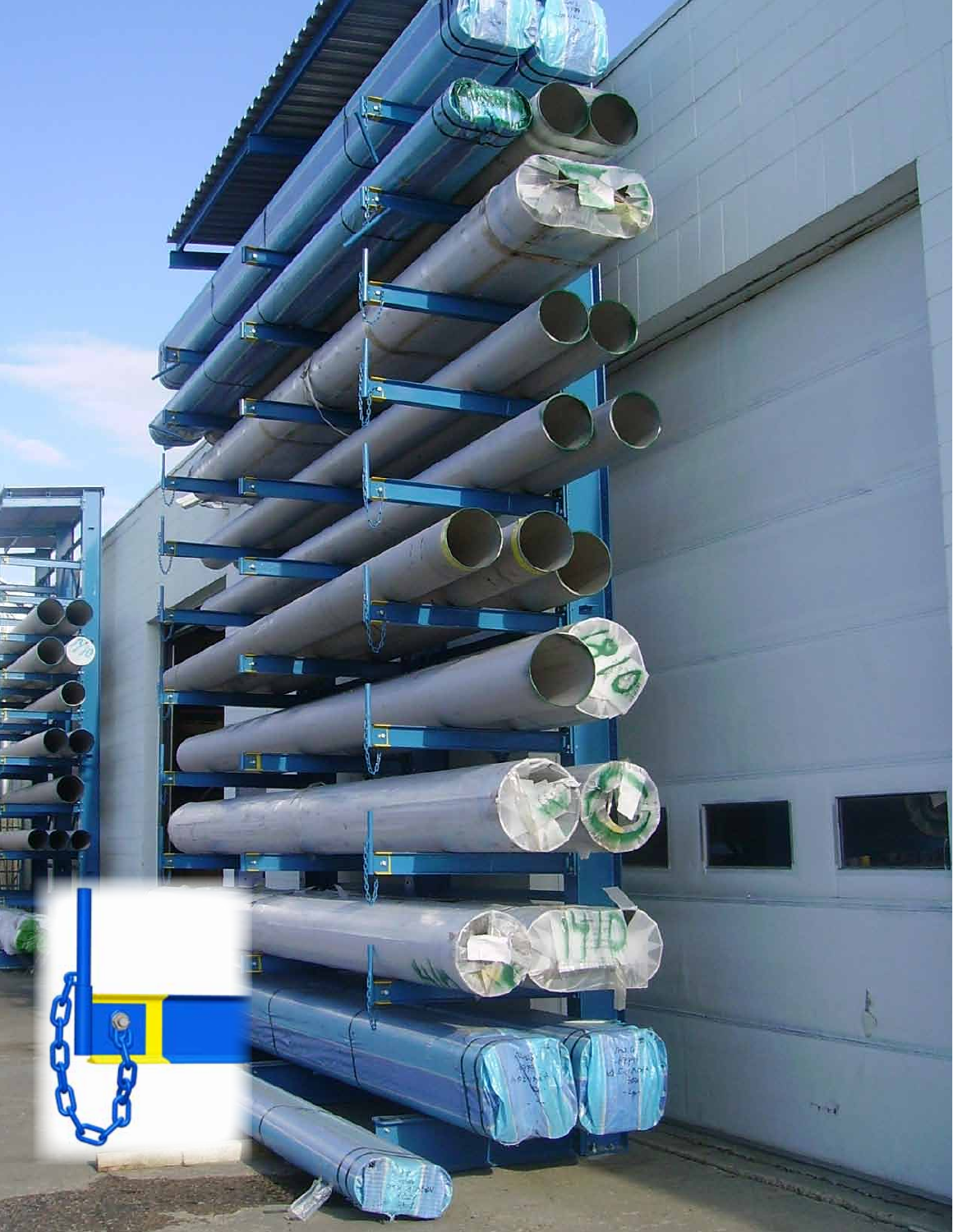North American Steel/Storage manufactures Structural Cantilever systems to accommodate multi-level, high density loads of different types and sizes. This system is not recommended for standard pallet racking bays.

Cantilever systems are often utilized when storing lumber, siding, pipes, conduit, or rolled floor coverings. Storage of odd sized or bulky items such as furniture and household appliances which are not easily palletized are excellent applications of this system. Operators looking to maximize horizontal accessibility for products of variable lengths will benefit from Structural Cantilever's lack of vertical obstructions.

Structural Cantilever is ideally suited for outdoor applications and can be designed to provide side, rear, and overhead shelter. Our Structural Cantilever is finished in durable powder coated coverings available in standard colours and UV stable options.



#### **Outdoor**

- › Structural Cantilever installed outside will not collect water and degrade over time
- Requires a concrete pad or other approved mounting system
- › Suited for retailing of lumber products, landscaping, and pipe of all material types
- › Roof and side cladding is available
- Standard designs available up to 24 ft. Taller designs upon request
- Can be designed to withstand outdoor weather conditions As an addition to existing storage buildings

#### **Indoor**

- Ideal for storage of long items that cannot be stored outdoors
- Suited for retailing of appliances, rolled flooring, assembled and bulky furniture
- Arms available from 18" to 72" in length to provide storage flexibility



#### www.northamericansteel.ca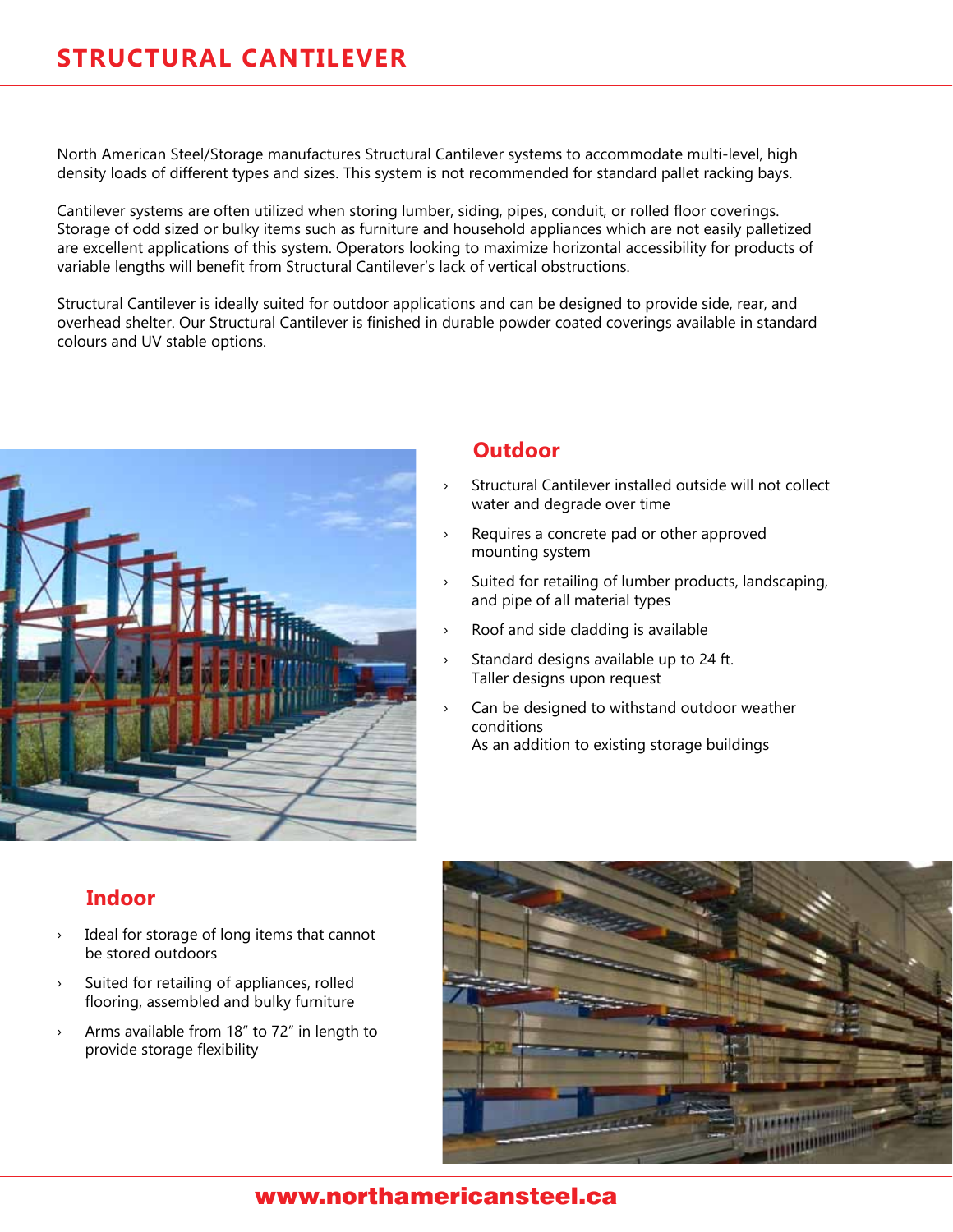### **Cantilever Bolted Rack**

- › Ideal for storage of lumber, steel channels, pipes, tubes, plywood, drywall, steel plates, and items of long length or irregular shape
- › Lift truck forks have easy entry for un-palletized loads
- › Base legs provide stability and keep the products off the floor
- › Variety of arm styles and capacities available
- Arms and bases are designed to bolt on either or both sides of column for conversion from single to double-sided units
- Can be galvanized for external use





#### **Cantilever Bar Rack**

- Ideal for pipes, tubes or bars
- Durable Powder Coated finish
- › Capacity up to 500 lbs per arm
- › Reel holding option up to 2,500 lbs per reel
- › Arm length up to 48"
- › Arms attached with a double bracket connection
- Arms have welded end stop
- Available in single and double sided configurations

#### **Cantilever Deck Rack**

- Ideal for furniture, long boxes or long containers
- Strong, durable, and fully adjustable system
- › Durable construction for low maintenance and longer service life
- Minimizes storage space and construction costs
- Utilizes higher lift height capacity for the latest handling equipment
- Allows for vertical shelf height adjustment without interruption of the horizontal plane
- Can incorporate optional guide rails for handling equipment



### Eastern Canada: sales@naseco.ca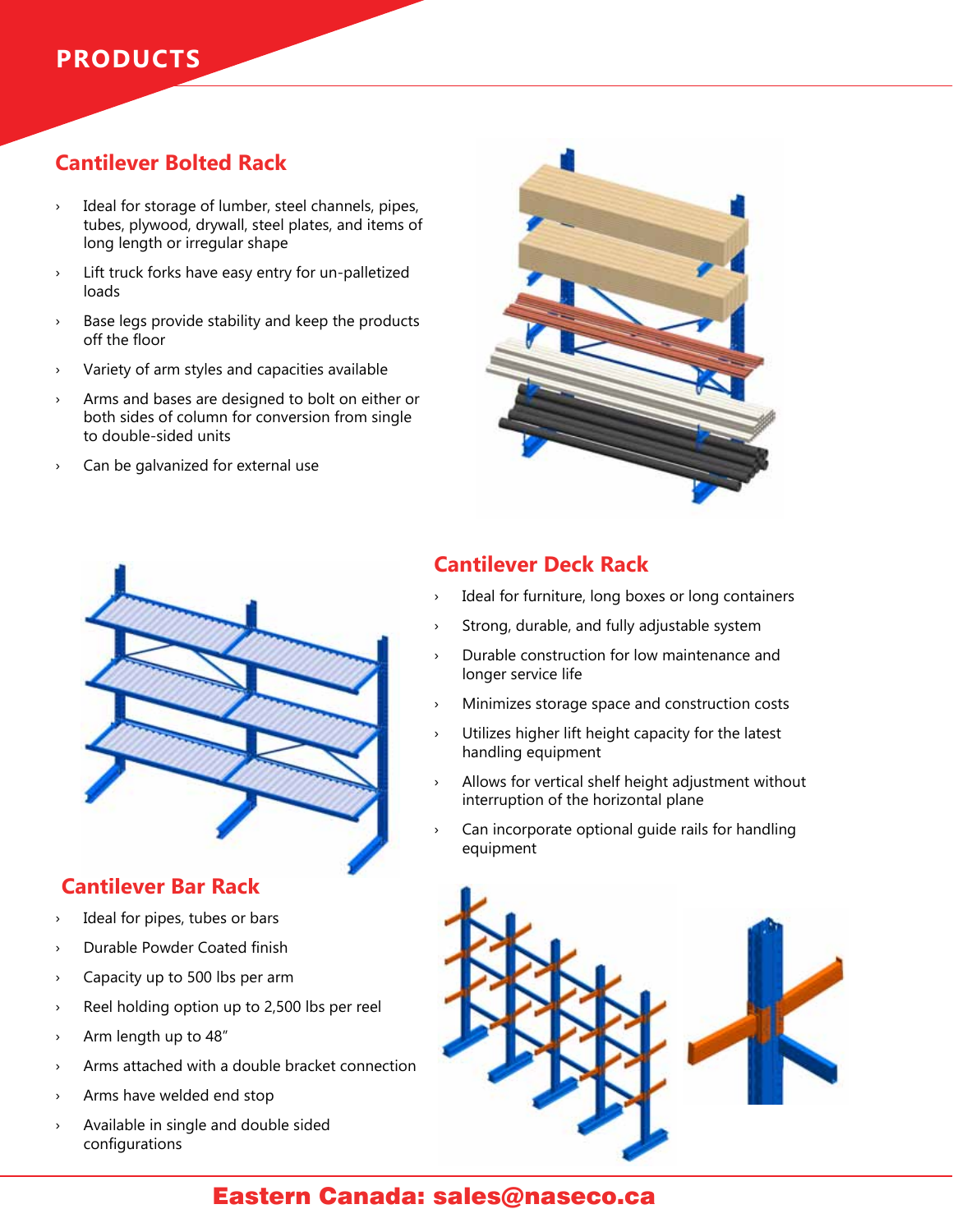#### **Double-sided Cantilever Single-sided Cantilever**

- › Allows loading on both sides of column
- › Back to back loads need not be identical weight or dimension

\*All columns are punched on 4" centers for both single and double sided applications



› Wide Aisle / Conventional is typically 192" and above and uses conventional lift trucks

- › Arms installed on one side of the column only
- › Typically used along walls or adjacent to equipment/pallet racking system



#### **Wide Aisle Narrow Aisle Narrow Aisle**

› Narrow Aisle is typically 84" or less and requires specialized narrow aisle equipment





### Eastern Canada Toll Free: 1-800-735-4153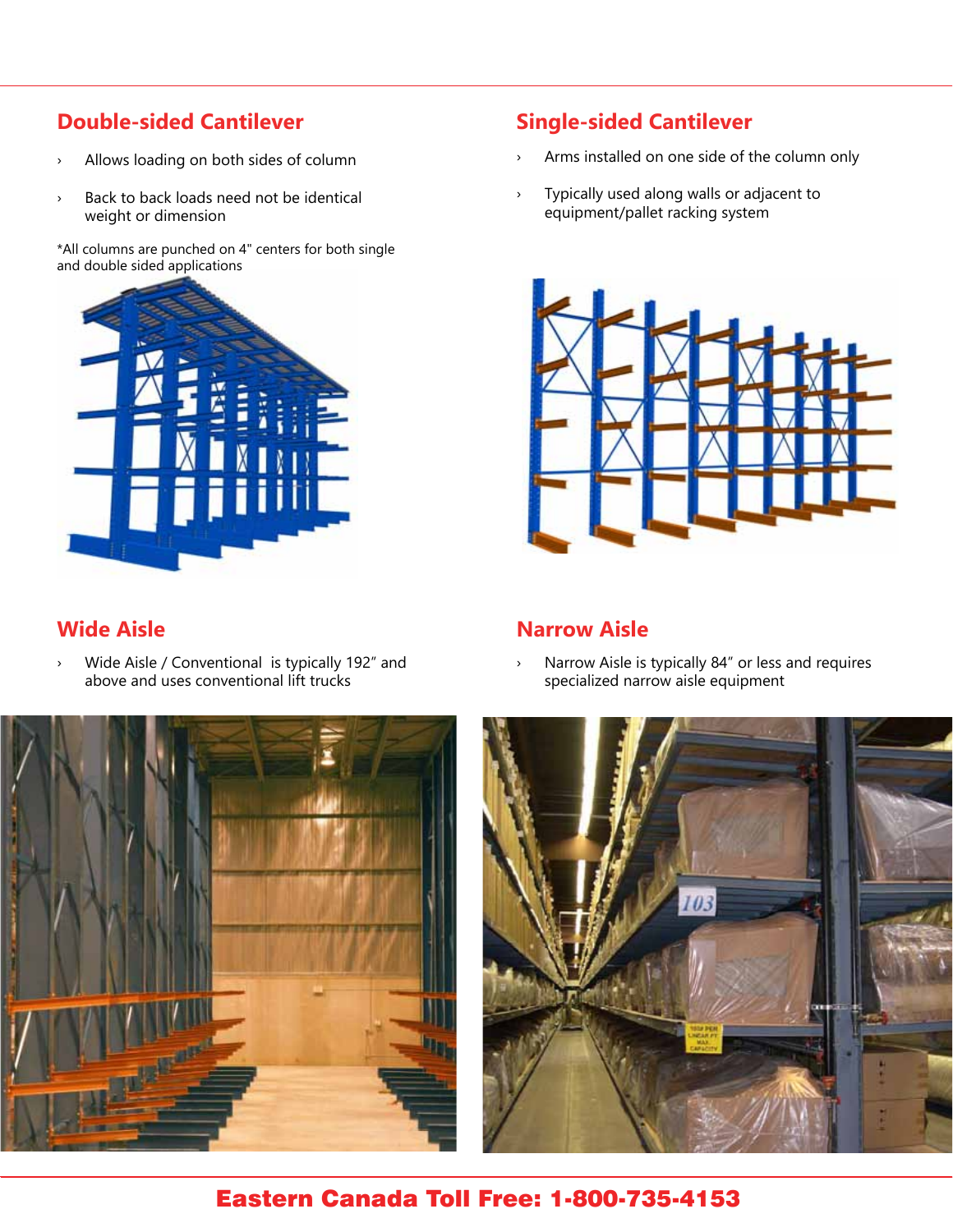#### **Column**

NAS Structural Cantilever features columns manufactured using Wide Flange hot rolled sections punched on 4" centers starting at approximately 20" above the slab surface. All columns are punched for single sided or double sided applications and are available in the following standard sizes:

| <b>COLUMN</b>             | <b>HEIGHT</b>           | $\mathsf{CAP}^*$ | <b>ANCHORING</b>                                   |  |
|---------------------------|-------------------------|------------------|----------------------------------------------------|--|
| 8''                       | $8'(96'') - 18'(216'')$ | 10,600-18,600    | $(x2)$ 7/8" $\alpha$ hole<br>for $3/4$ " ø anchors |  |
| 10"                       | 12'(144")-20'(240")     | 16,100-28,400    | (x2) 7/8" ø hole<br>for $3/4$ " ø anchors          |  |
| 12"                       | 12'(144")-24'(288")     | 22,000-37,500    | $(x4)$ 7/8" $\sigma$ hole<br>for $3/4$ " ø anchors |  |
| *Capacity in Ibs Per Side |                         |                  |                                                    |  |

#### **Base**

Bases and arms are typically specified with equal lengths, with the exception of special cases where a base may be longer in order to utilize a rod end stop.

Bases use the same Wide Flange hot rolled section as the column and are punched to accept 3/4" diameter wedge anchors.

NAS recommends the use of a suitable concrete foundation as a base for Cantilever Racking (typically 6" minimum). Concrete piers or footings may also be acceptable but may settle over time. Screw piles are also acceptable if specified for the application by the manufacturer.

| <b>BASE SIZE</b>                                         | <b>AVAILABLE LENGTHS</b> | <b>ATTACHMENT*</b>                 | <b>ANCHORING</b>                          |  |
|----------------------------------------------------------|--------------------------|------------------------------------|-------------------------------------------|--|
| 8''                                                      | $2'(24'') - 5'(60'')$    | (x6) 3/4" ø Grade 5<br>Nut & Bolt  | (x4) 7/8" ø hole<br>for $3/4$ " ø anchors |  |
| 10''                                                     | $2'(24'') - 5'(60'')$    | (x8) 3/4" ø Grade 5<br>Nut & Bolt  | (x4) 7/8" ø hole<br>for $3/4$ " ø anchors |  |
| 12"                                                      | $2'(24'') - 5'(60'')$    | (x10) 3/4" ø Grade 5<br>Nut & Bolt | (x4) 7/8" ø hole<br>for $3/4$ " ø anchors |  |
| *Attachment to Column (x2) for Double Sided Applications |                          |                                    |                                           |  |

All Bases must be anchored to limit the lateral movement of the Cantilever rack.

### **Bracing**

All Structural Cantilever is supplied with bolted bracing panels which alternate horizontal and vertical X panel bracing to provide the required stability.

NAS only utilizes hot rolled structural angle for bracing and panel assemblies, offered in a variety of widths to accommodate the required spans between load supports.

Braces are bolted to tabs welded to the column, reducing potential for error during assembly. Vertical braces are required in each end bay of any row and in alternate interior bays. Bracing sizes shown are measured column centre to centre.

| <b>COMPONENT</b>            | <b>LENGTHS</b> | <b>ATTACHMENT</b>            |
|-----------------------------|----------------|------------------------------|
| Horizontal Brace            | $24 - 96$      | $(x2)$ 3/4" $\alpha$ Grade 5 |
| <b>Vertical Panel Brace</b> | 24"-96"        | $(x4)$ 3/4" ø Grade 5        |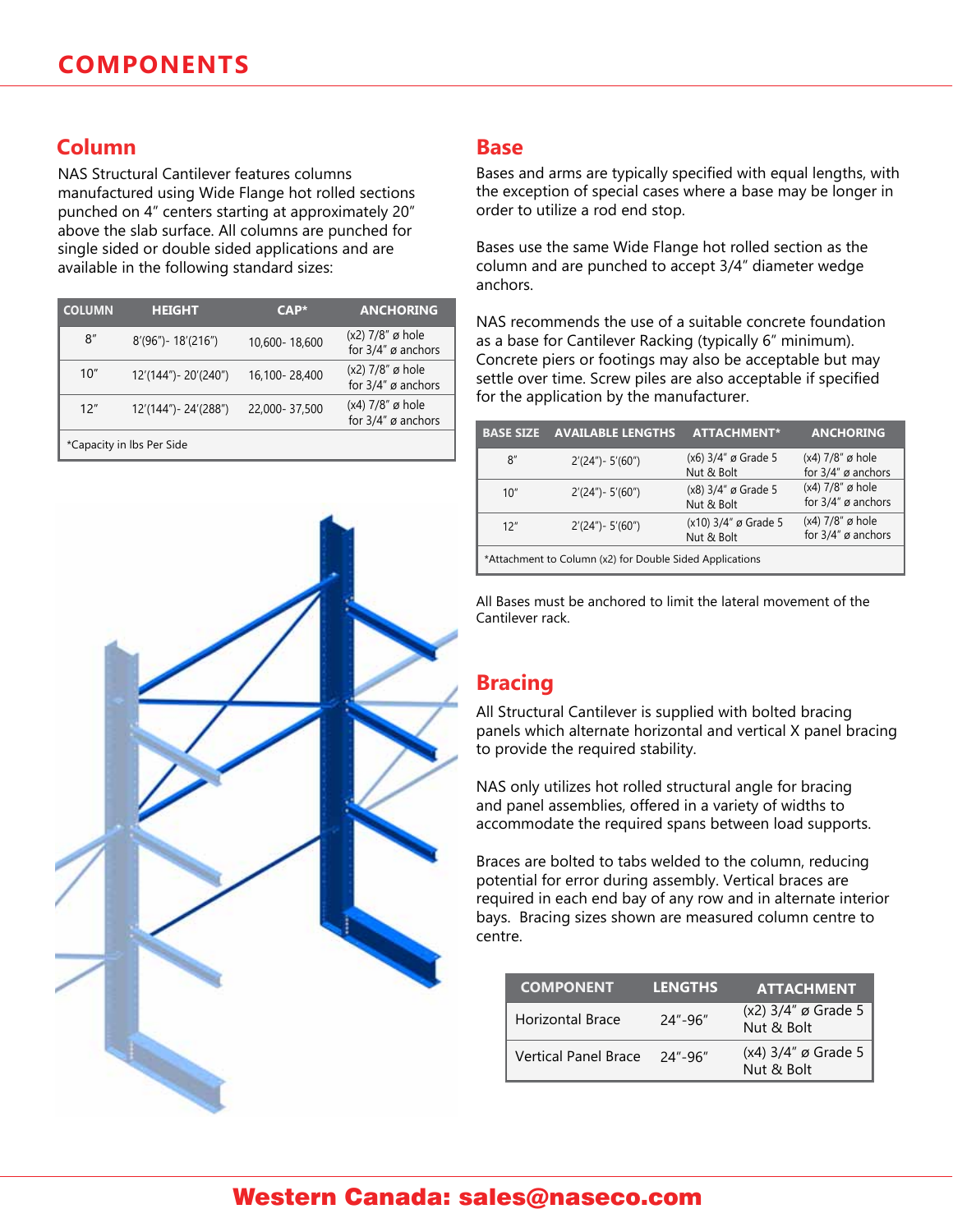#### **Arms**

NAS Structural Cantilever Arms utilize hot rolled "S" sections in 3", 4", and 5" sizes over a range of lengths. Each system is designed based on the specific applications, product size, and required capacity.

Arms are adjustable on 4" centers, are attached to the column with (x4) 3/4" Grade 5 hardware and are welded with an incline of 1/4" per foot of arm length. For example: 4' arm is 1" higher at the front tip than at column connection.

Arms are available with a variety of accessories and can be designed to accept solid and permeable decking based on the specific requirements of the application.

| <b>ARM</b>   | <b>AVAILABLE LENGTH</b>                  | <b>AVAILABLE CAP</b> |
|--------------|------------------------------------------|----------------------|
|              | 3" Beam Arms 1 1/2' (18") - 4 1/2' (52") | $4,000 - 1,200$      |
| 4" Beam Arms | $2'(24'') - 5'(60'')$                    | $5,500 - 2,100$      |
| 5" Beam Arms | $2'(24'') - 5'(60'')$                    | $8.900 - 3.500$      |

#### **Arm Accessories**

Arms are supplied with painted yellow tips. Load arms are available with a number of finishing options based on the specific application including 1"ø rod and chain assemblies. Arm End stops and Base End Stops are available in a range of heights, custom arm angles, and decking attachment options.





#### **Bolted Rod and Socket**

A Bolted Rod and Socket assembly creates a removable stop at the end of the arm or base. The rod is removed for loading bundled material into the system and then the rod is placed into a socket to create an end stop. A chain is welded between the rod and socket to secure the rod to the arm. Rods can be easily replaced if damaged.

#### Western Canada Toll Free: 1-800-241-8968